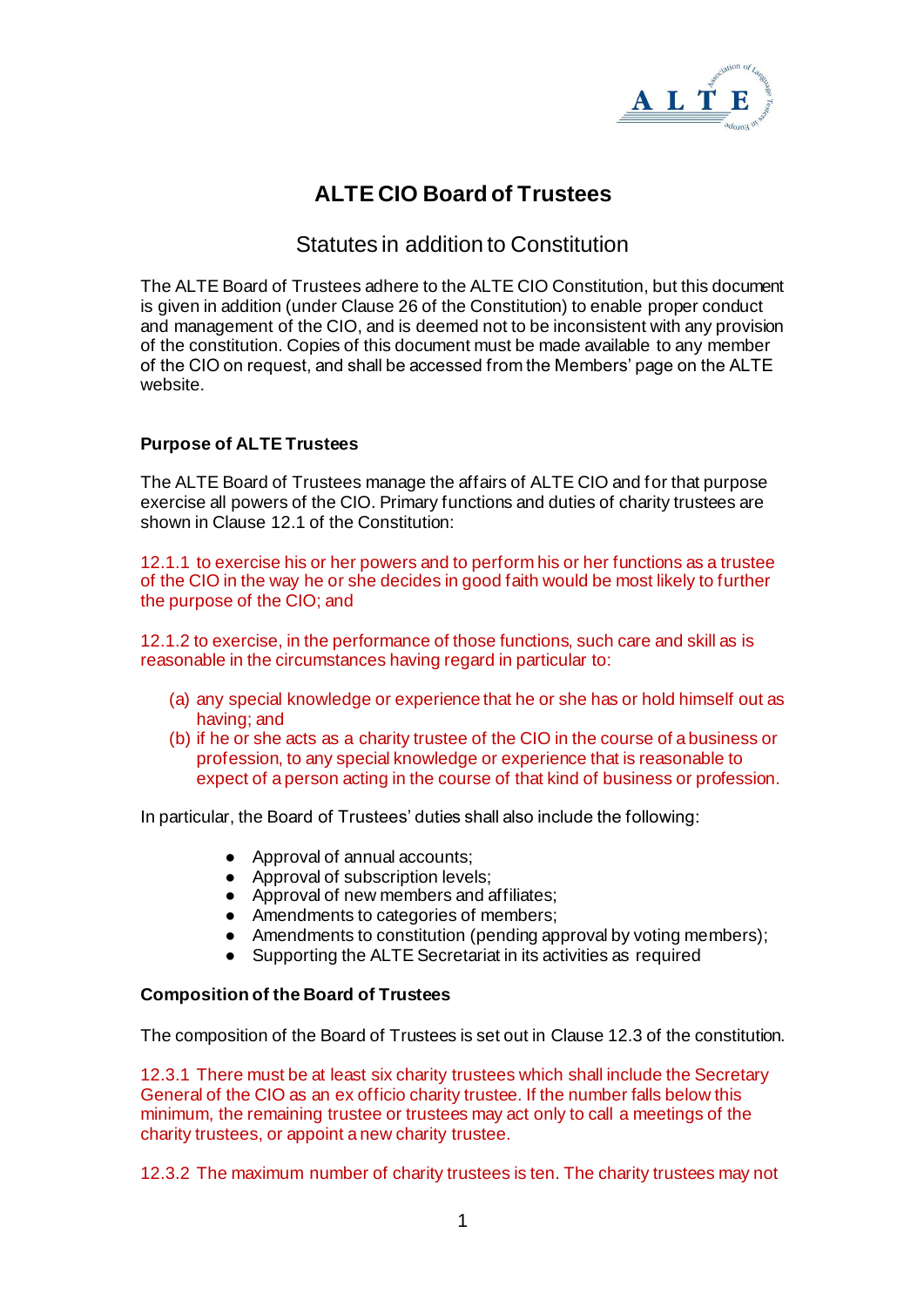

appoint any charity trustee if as a result the number of charity trustees would exceed the maximum.

The ALTE Secretariat shall service the Board of Trustees as appropriate.

#### **Appointment of Charity Trustees**

Appointment of Charity Trustees is set out in Clause 13 of the constitution.

13.1.1 Apart from the first charity trustees, every charity trustee must be appointed for a term of three years by a resolution passed at a properly convened meeting of the members of the CIO.

In practice, an election will be held at properly convened AGMs.

#### **Eligibility**

Nominees for the elected positions as trustees, or of Secretary-General, shall be first of all fulfil the requirements of Eligibility for trusteeship as set out in Clause 12.2 of the Constitution:

12.2.1 Every charity trustee must be a natural person.

12.2.2 No one may be appointed as a charity trustee:

(a) if he or she is under the age of 16 years; or

 $(b)$  if he or she would automatically cease to hold office under the provisions of clause 15.1.6.

12.2.3 No one is entitled to act as a charity trustee whether on appointment or on any re-appointment until he or she has expressly acknowledged, in whatever way the charity trustees decide, his or her acceptance of the office of charity trustee.

12.2.4 At least one of the trustees of the CIO must be 18 years of age or over. If there is no trustee aged at least 18 years, the remaining trustee or trustees may act only to call a meeting of the charity trustees, or appoint a new charity trustee.

In addition, ALTE Trustees will come from an institution which has been a Full Member of ALTE for at least three years, and have attended at least five ALTE meetings, or be an Individual Expert Member. Nominees shall further be expected to have expertise in one, or experience in at least three, of the following:

- test development
- test construction
- test administration
- marking/grading
- test analysis
- communication with stakeholders

ALTE Individual Expert Members may not make up more than half of the Board of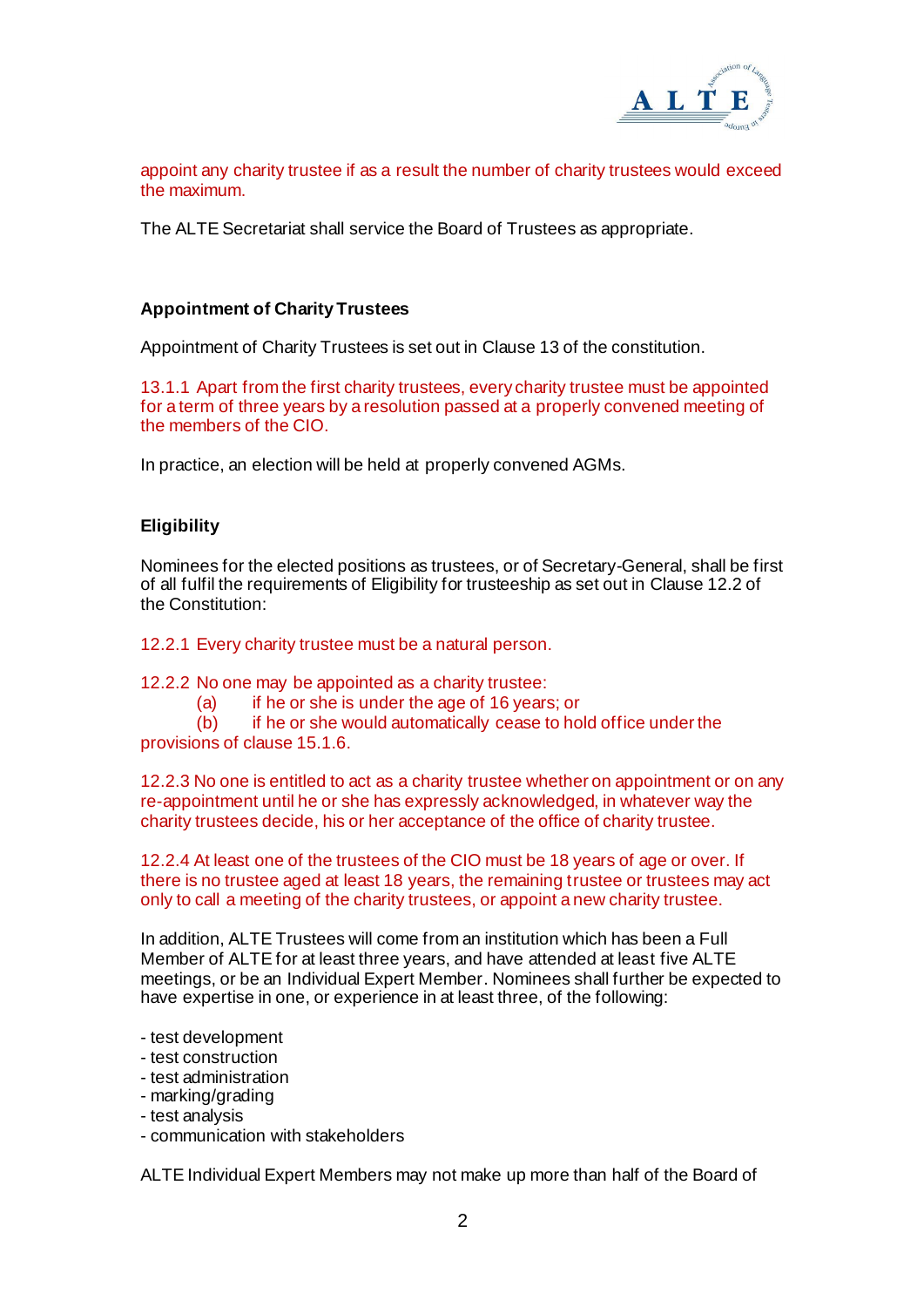

Trustees.

#### **Election procedure**

#### **Right to vote**

Every ALTE member organisation that is a Full Institutional Member at the opening of the election procedure (i.e. the Call for Nominations) shall have the right to elect Trustees. Each ALTE Full Institutional Member shall have one vote only, i.e. the right to vote is institutional, not personal, and is made by the voting representative, named in Clause 10 of the Full Institutional Membership agreement (or his or her successor which has been notified to the ALTE Secretariat in writing, in accordance with Clause 10 of the Full Institutional Membership agreement. Note that other forms of membership, including Individual Expert Member, do not have the right to vote.

#### **Nominations**

Nominees can nominate themselves, or be nominated by a representative of an ALTE member, or ALTE Individual Expert Member . Every candidate shall provide a short statement which shall be made available to ALTE members, detailing the experience they have and their suitability for the role.

#### **Call for nominations**

Invite nominations by email. This email shall contain:

- Prerequisites for membership (i.e. point above, 'Eligibility')
- Regulations for nominations (i.e. point above, Nominations')
- Stipulation of a closing date for nominations (three weeks after the Call for Nominations)
- Explanation about election procedures
- A timetable giving provisional dates for the next stages in the election process (closing date for nominations, call for votes, closing date for votes, counting of votes, communication of result)
- A reminder that only the voting representative from ALTE Full Institutional Members can vote.

An email reminding ALTE members of the closing date for nominations shall be sent to all designated voters one week before the closing date.

The closing date should be at least 14 days before the AGM, so that the notification of election can be provided in the official legal notification of the convening of the AGM, in accordance with Clause 11.3.1 of the Constitution.

#### **Voting**

Voting shall be carried out by secret ballot at the AGM. All eligible voting representatives present at the AGM shall be given a voting slip, with the name(s) of those standing for election, in alphabetical order, and a choice to abstain. The voting representative will have as many votes as is places available. The Secretariat shall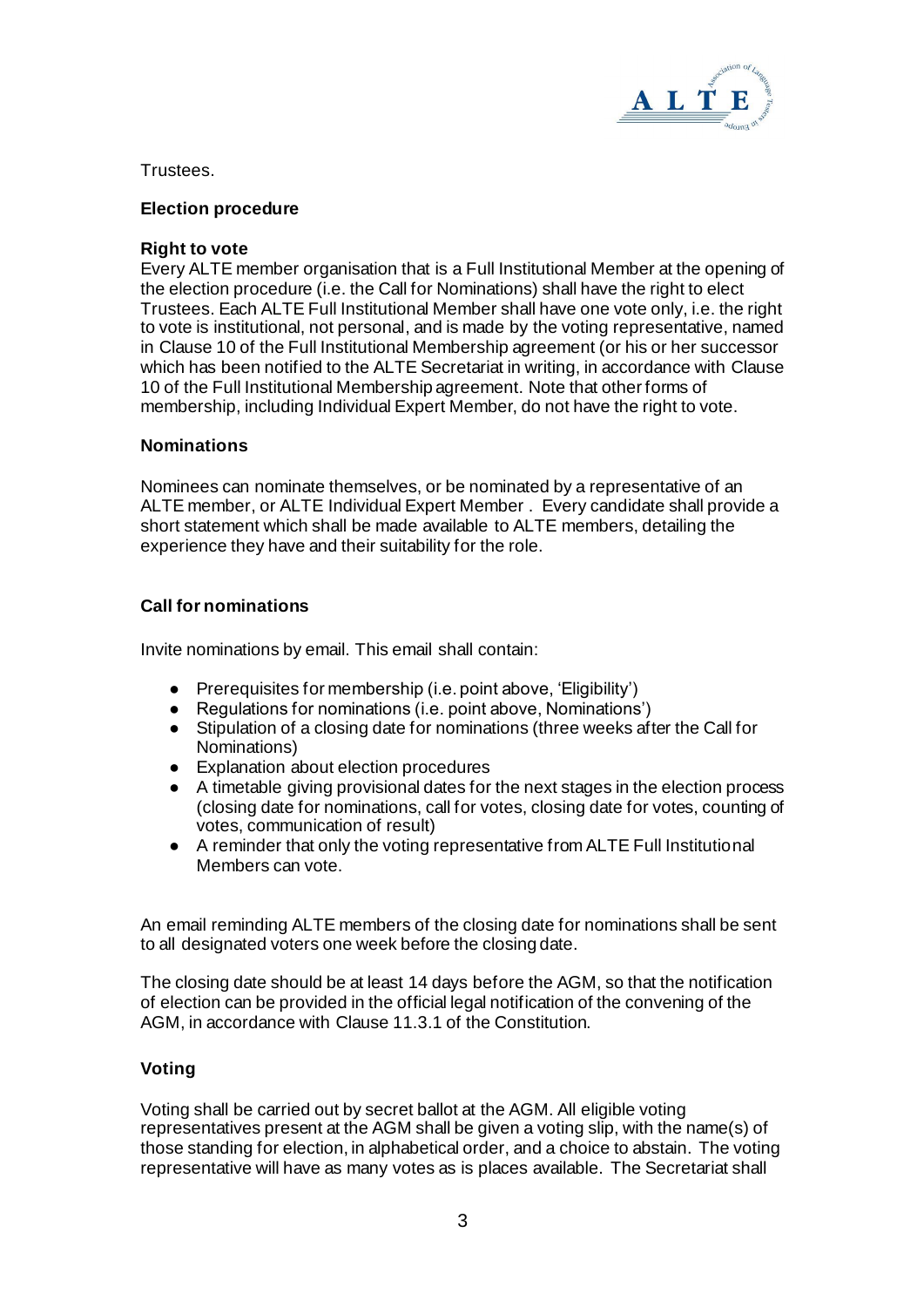

conduct the election.

The Secretariat will count the votes and announce the results. The individual(s) obtaining the most votes, in accordance with the number of places available, shall be elected. In the event of 'abstain' being selected as obtaining the most votes in accordance with the number of places available, the place will remain unfulfilled and a new election must be held.

Records of the received votes shall be kept on file at the Secretariat for a period of 10 years. The ALTE membership can request that they be made public to ALTE members.

#### **Appointment of Charity Trustees not by election**

Appointment of Charity Trustees not by election may only be done in accordance with Clause 13.1.2 of the Constitution:

13.1.2 The members or the charity trustees may at any time decide to appoint a new charity trustee, whether in place of a charity trustee who has retired or been removed in accordance with clause 15 (Retirement and removal of charity trustees), or as an additional charity trustee, provided that the limit specified in clause 12.3 on the number of charity trustees would not as a result be exceeded.

13.1.3 A person so appointed by the members of the CIO or appointed by the charity trustees shall retired at the conclusion of the annual general meeting next following the date of his appointment.

#### **Chair of the Board of Trustees**

The Chair of the Board of Trustees is set out in Clause 19.2 of the Constitution:

The charity trustees may appoint one of their number to chair their meetings and may at any time revoke such appointment. If no-one has been so appointed, or if the person appointed is unwilling to preside or is not present within 10 minutes of the time of the meeting, the charity trustees present may appoint one of their number to chair that meeting.

In practice, the Chair of ALTE's Board of Trustees will be appointed for a term of 3 years by the Trustees. The Secretary-General may not become the Chair. The individual serving as Chair may be re-appointed for subsequent 3 year terms providing he or she is still a Trustee.

If the designated Chair is not able to attend a meeting, the charity trustees present at the meeting will appoint another trustee to chair that particular meeting.

#### **Meetings of the Board of Trustees**

Rules on meetings of the Board of Trustees is set out in Clause 19 of the Constitution.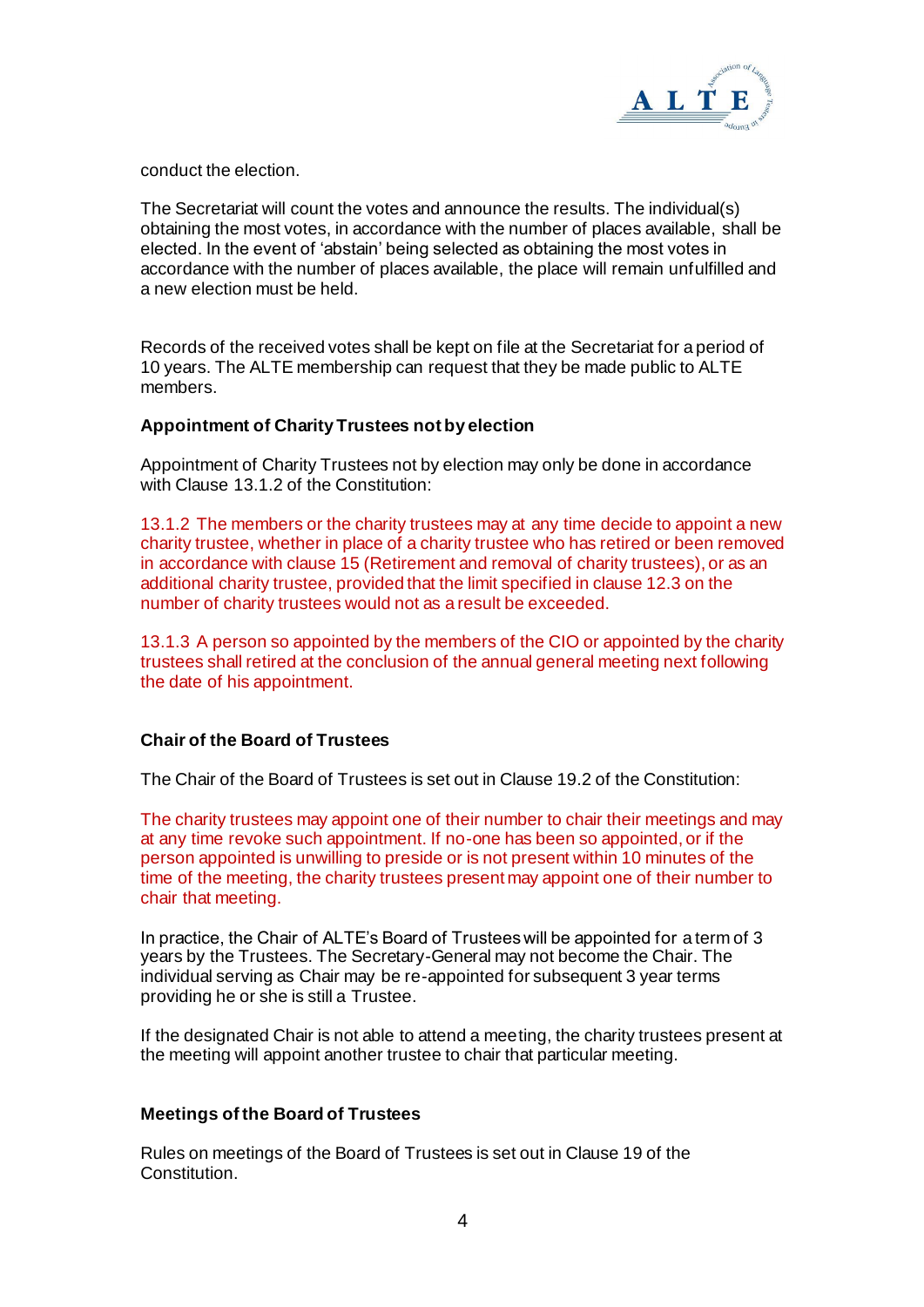

## **Calling Meetings**

This is set out in Clause 19.1 of the Constitution

19.1.1 Any charity trustee may call a meeting of the charity trustees.

19.1.2 Subject to that, the charity trustees shall decide how their meetings are to be called, and what notice is required.

As the fulfilment of Clause 19.1.2, the Board of Trustees shall meet at least twice a year, at the time of the biannual meetings of ALTE. Further meetings may be arranged as required.

The minimum notice required (especially for any emergency meetings) is 24 hours but notice should be given as soon as possible, and every effort should be made to find the most convenient time and place to enable as many trustees to attend as possible.

Online meetings are possible in accordance with Clause 19.4 of the Constitution.

#### **Procedure at Meetings**

This is set out in Clause 19.3 of the Constitution.

19.3.1 No decision shall be taken at a meeting unless a quorum is present at the time when the decision is taken. The quorum is six charity trustees. A charity trustee shall not be counted in the quorum present when any decision is made about a matter upon which he or she is not entitled to vote.

19.3.2 Questions arising at a meeting shall be decided by a majority of those eligible to vote.

19.3.3 In the case of an equality of votes, the chair shall have a second or casting vote.

Minutes of the meetings must be taken, by the ALTE Secretariat and approved by the Trustees, in accordance with Clause 24.1.3 of the Constitution, including the names of the trustees present at the meeting, the decisions made at the meeting and where appropriate the reasons for the decisions.

Trustees shall attend all committee meetings. If a trustee is unable to attend a meeting, the trustee shall notify the Secretariat of this as soon as possible. If the trustee has been, or will be, absent for all meetings within a period of 12 months, the other trustees can resolve that his or her office be vacated in accordance with Clause 15.1.2 of the Constitution. The place shall then be forfeited and a by-election shall be called. In the by-election it shall be possible for another representative of the same ALTE member organisation as the departing member to stand for office.

#### **Making a decision by email**

In the time between meetings, decisions can be taken by email when one of the